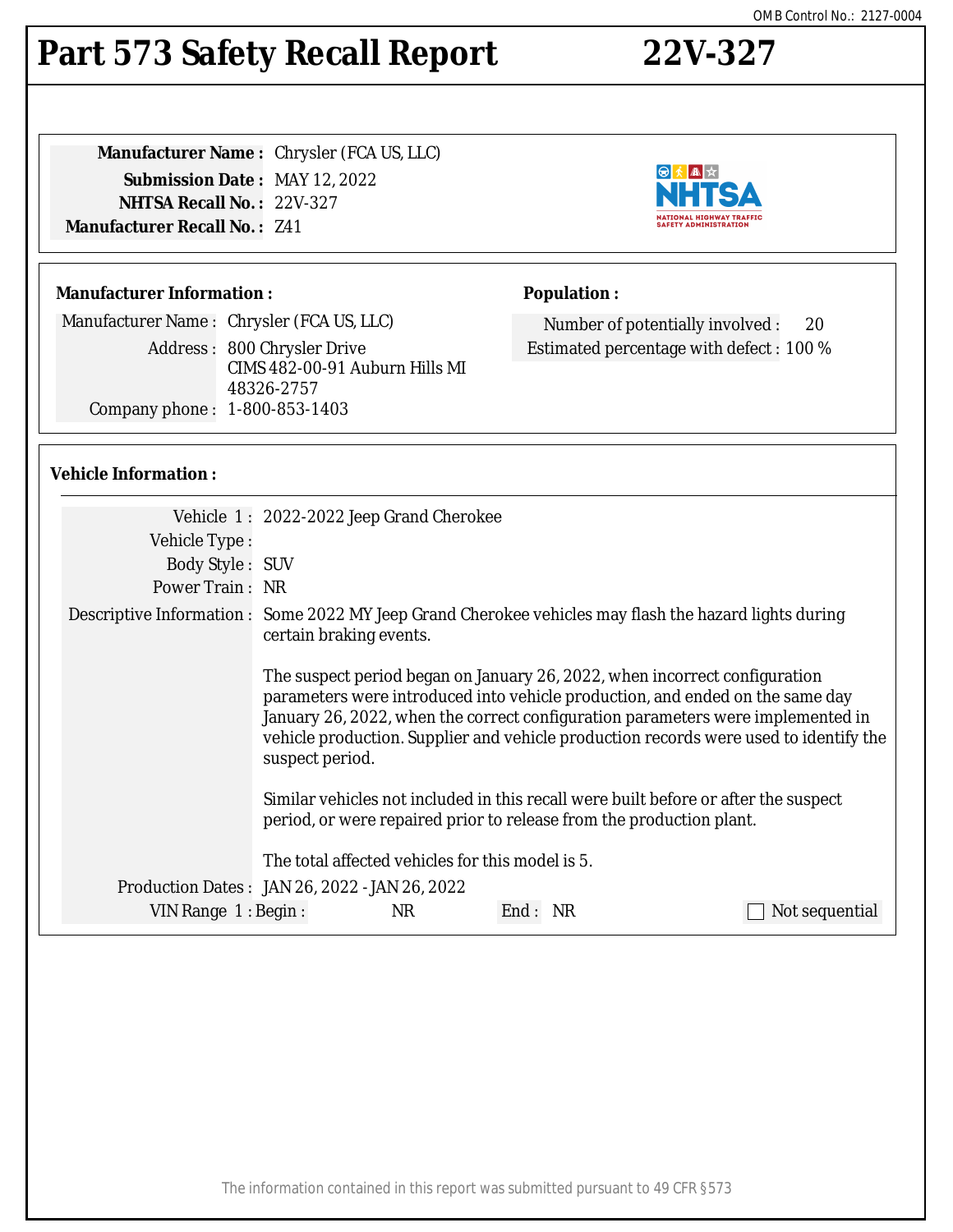# Part 573 Safety Recall Report 22V-327 Page 2

|                                                                                                                                        | Vehicle 2: 2022-2022 Jeep Grand Cherokee L                                                                                                                                                                                                                                                                                                                 |  |  |
|----------------------------------------------------------------------------------------------------------------------------------------|------------------------------------------------------------------------------------------------------------------------------------------------------------------------------------------------------------------------------------------------------------------------------------------------------------------------------------------------------------|--|--|
| Vehicle Type:                                                                                                                          |                                                                                                                                                                                                                                                                                                                                                            |  |  |
| <b>Body Style: SUV</b>                                                                                                                 |                                                                                                                                                                                                                                                                                                                                                            |  |  |
| Power Train: NR                                                                                                                        |                                                                                                                                                                                                                                                                                                                                                            |  |  |
|                                                                                                                                        | Descriptive Information : Some 2022 MY Jeep Grand Cherokee L vehicles may flash the hazard lights during<br>certain braking events.                                                                                                                                                                                                                        |  |  |
|                                                                                                                                        | The suspect period began on January 26, 2022, when incorrect configuration<br>parameters were introduced into vehicle production, and ended on the same day<br>January 26, 2022, when the correct configuration parameters were implemented in<br>vehicle production. Supplier and vehicle production records were used to identify the<br>suspect period. |  |  |
|                                                                                                                                        | Similar vehicles not included in this recall were built before or after the suspect<br>period, or were repaired prior to release from the production plant.                                                                                                                                                                                                |  |  |
|                                                                                                                                        | The total affected vehicles for this model is 15.                                                                                                                                                                                                                                                                                                          |  |  |
|                                                                                                                                        | Production Dates: JAN 26, 2022 - JAN 26, 2022                                                                                                                                                                                                                                                                                                              |  |  |
| VIN Range 1: Begin:                                                                                                                    | End: NR<br><b>NR</b><br>Not sequential                                                                                                                                                                                                                                                                                                                     |  |  |
| <b>Description of Noncompliance:</b><br>Description of the Federal Motor Vehicle Safety Standard ("FMVSS") 108 Table 1-a requires that |                                                                                                                                                                                                                                                                                                                                                            |  |  |
|                                                                                                                                        | Noncompliance : stop lamps shall be "steady burning." Vehicles that activate the hazard lights<br>when the brake pedal is applied are not steady burning.                                                                                                                                                                                                  |  |  |
| <b>FMVSS 2: NR</b>                                                                                                                     | FMVSS 1: 108 - Lamps, reflective devices, and assoc. Equipment                                                                                                                                                                                                                                                                                             |  |  |
|                                                                                                                                        | Description of the Safety Risk: If the hazard lights flash during a braking event, following drivers may<br>become confused by the additional lighting, which can cause a vehicle crash<br>without prior warning.                                                                                                                                          |  |  |
| Description of the Cause: NR                                                                                                           |                                                                                                                                                                                                                                                                                                                                                            |  |  |
| <b>Identification of Any Warning None</b><br>that can Occur:                                                                           |                                                                                                                                                                                                                                                                                                                                                            |  |  |
| <b>Involved Components:</b>                                                                                                            |                                                                                                                                                                                                                                                                                                                                                            |  |  |
| Component Name 1: Body Control Module                                                                                                  |                                                                                                                                                                                                                                                                                                                                                            |  |  |
| <b>Component Description: Control Module - Body Controller</b>                                                                         |                                                                                                                                                                                                                                                                                                                                                            |  |  |
| Component Part Number: 68374988AN                                                                                                      |                                                                                                                                                                                                                                                                                                                                                            |  |  |
|                                                                                                                                        |                                                                                                                                                                                                                                                                                                                                                            |  |  |

The information contained in this report was submitted pursuant to 49 CFR §573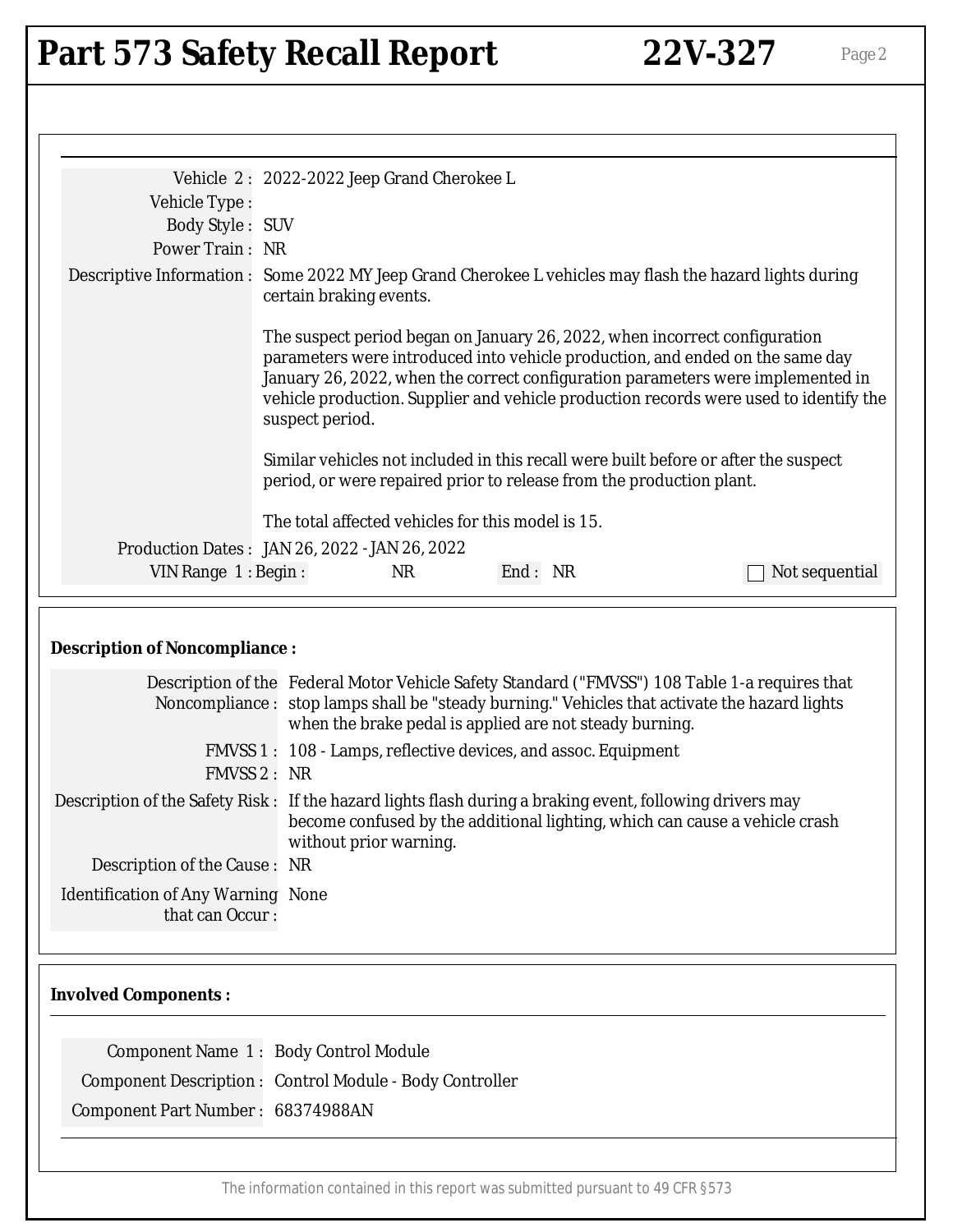### **Supplier Identification :**

### **Component Manufacturer**

Name : Continental Teves AG & Co. oHG Address : Guerickestr. 7 Frankfurt Foreign States 60488 Country : Germany

### **Chronology :**

• On February 1, 2022, the FCA US LLC ("FCA US") Technical Safety and Regulatory Compliance ("TSRC") organization was notified by the assembly plant that some 2022 MY Jeep Grand Cherokee and Grand Cherokee L vehicles were built with an incorrect configuration parameter for the hazard lights during a brake apply.

• On February 7, 2022, the FCA US TSRC organization opened an investigation based on information that the hazard lights may flash during a brake apply.

• During February 2022, TSRC met with FCA US Engineering to better understand the failure mode.

• During March 2022, TSRC, FCA US Engineering, and FCA US Manufacturing identified the suspect population.

• On April 20, 2022, the TSRC organization recognized that a vehicle build issue on certain vehicles caused the hazard lights to flash during certain braking events, potentially not in compliance with FMVSS No. 108.

• On May 5, 2022, FCA US determined, through the Vehicle Regulations Committee, to conduct a voluntary safety recall of the affected vehicles.

| <b>Description of Remedy:</b>                  |                                                                                                                                                                                                                                                                                                                                                                                                        |  |
|------------------------------------------------|--------------------------------------------------------------------------------------------------------------------------------------------------------------------------------------------------------------------------------------------------------------------------------------------------------------------------------------------------------------------------------------------------------|--|
|                                                | Description of Remedy Program : FCA US will conduct a voluntary safety recall on all affected vehicles to<br>update configuration parameters in the body control module.                                                                                                                                                                                                                               |  |
|                                                | FCA US has a longstanding policy and practice of reimbursing owners who<br>have incurred the cost of repairing a problem that subsequently becomes<br>the subject of a field action. To ensure consistency, FCA US, as part of the<br>owner letter, will request that customers send the original receipt and/or<br>other adequate proof of payment to the company for confirmation of the<br>expense. |  |
| from Recalled Component : body control module. | How Remedy Component Differs The remedy component will be an updated configuration parameter in the                                                                                                                                                                                                                                                                                                    |  |

The information contained in this report was submitted pursuant to 49 CFR §573